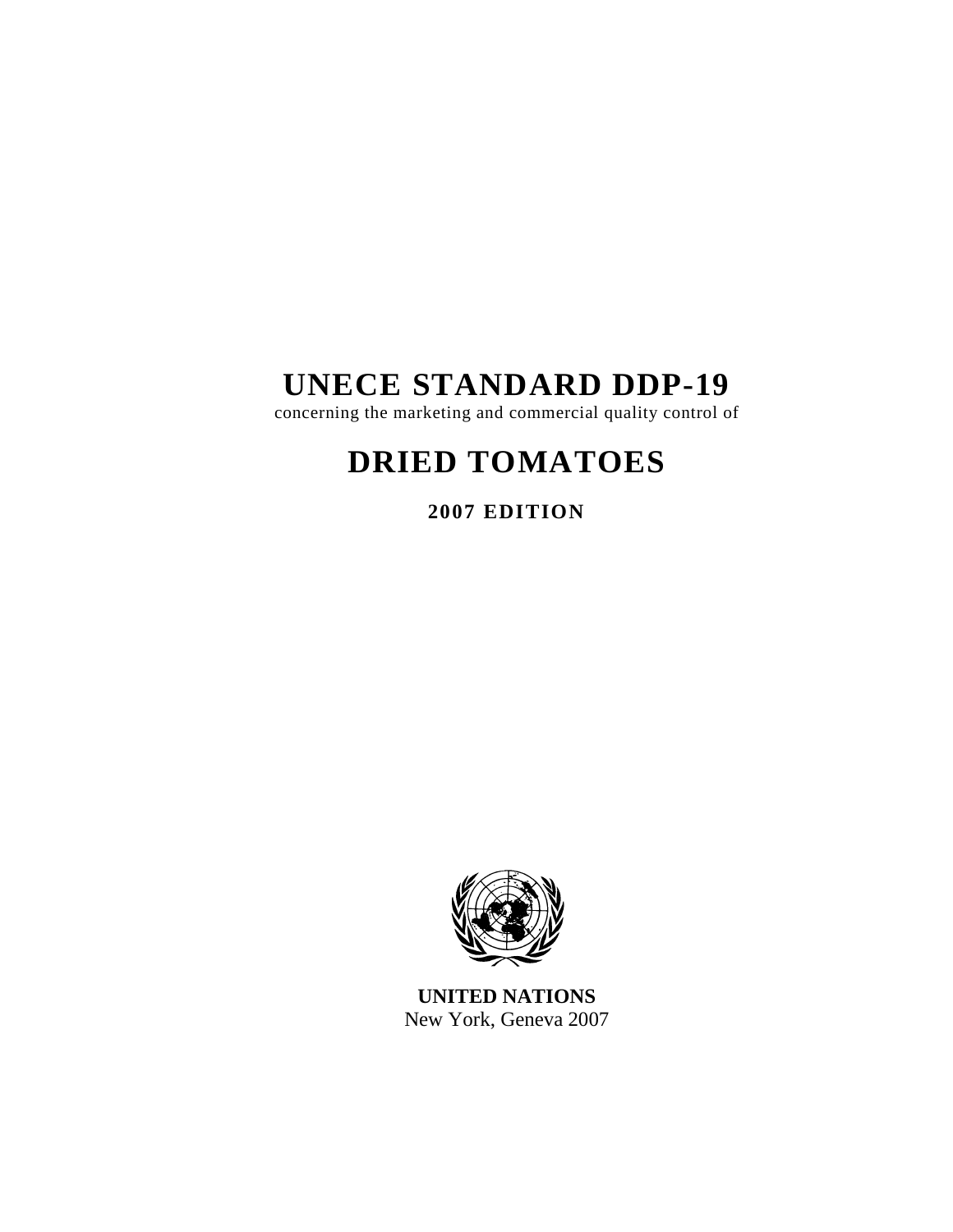#### **NOTE**

#### **The Working Party on Agricultural Quality Standards**

The commercial quality standards of the United Nations Economic Commission for Europe (UNECE) Working Party on Agricultural Quality Standards help facilitate international trade, encourage high-quality production, improve profitability and protect consumer interests. UNECE standards are used by Governments, producers, traders, importers and exporters, and other international organizations, and cover a wide range of agricultural products, including fresh fruit and vegetables, dry and dried produce, seed potatoes, meat, cut flowers, eggs and egg products. For more information on UNECE agricultural standards, please visit our website <www.unece.org/trade/agr>.

The present new Standard for Dried Tomatoes is based on document ECE/TRADE/C/WP.7/2007/18, adopted at the sixty-third session of the Working Party.

The designations employed and the presentation of the material in this publication do not imply the expression of any opinion whatsoever on the part of the United Nations Secretariat concerning the legal status of any country, territory, city or area or of its authorities, or concerning the delimitation of its frontiers or boundaries. Mention of company names or commercial products does not imply endorsement by the United Nations.

All material may be freely quoted or reprinted, but acknowledgement is requested.

Please contact the following address with any comments or enquiries:

Agricultural Standards Unit Trade and Timber Division United Nations Economic Commission for Europe Palais des Nations Geneva 10, CH-1211, Switzerland Tel: +41 22 917 1366 Fax: +41 22 917 0629 e-mail: agristandards@unece.org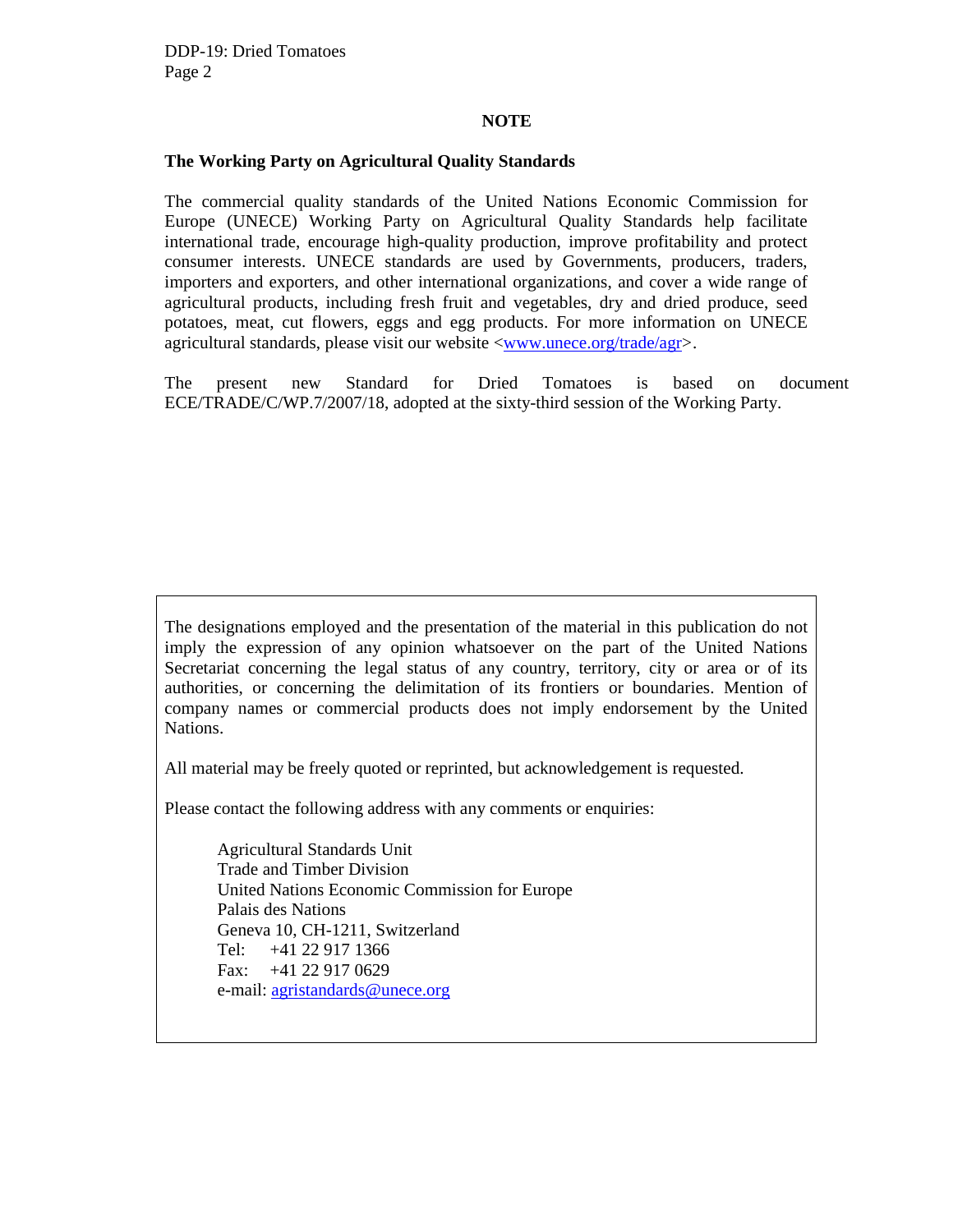## **UNECE STANDARD DDP-19 concerning the marketing and commercial quality control of**

#### **DRIED TOMATOES**

#### **I. DEFINITION OF PRODUCE**

This standard applies to dried tomatoes of varieties (cultivars) grown from *Lycopersicon esculentum* Mill and it hybrids, intended for direct consumption or for food when intended to be mixed with other products for direct consumption without further processing.

**[**This standard does apply to dried tomatoes for industrial processing.**]**

Dried tomatoes may be presented in:

| Whole               |                                                           |
|---------------------|-----------------------------------------------------------|
| Halves:             | Cut in two equal parts along the longitudinal axis;       |
| Julienne Strips:    | Strips that are approximately 6-7 mm wide and lengths     |
|                     | typical of dried tomatoes;                                |
| Double Diced:       | Random pieces which are approximately 12 to 25 mm in      |
|                     | length;                                                   |
| Triple Diced:       | Random pieces which are approximately 6 to 12 mm in       |
|                     | length;                                                   |
| Finely Diced:       | Random pieces which are approximately 3 to 6 mm in        |
|                     | length irregular cubes);                                  |
| Ultra Finely Diced: | A granular form of dried tomatoes, 1.5 to 3 mm in length; |
| Other cuts:         | To be defined.                                            |

## **II. PROVISIONS CONCERNING QUALITY**

The purpose of the standard is to define the quality requirements of dried tomatoes at the export control stage, after preparation and packaging.

However, if applied at stages following export, the holder shall be responsible for observing the requirements of the standard. The holder/seller of products not in conformity with this standard may not display such products or offer them for sale, or deliver or market them in any other manner.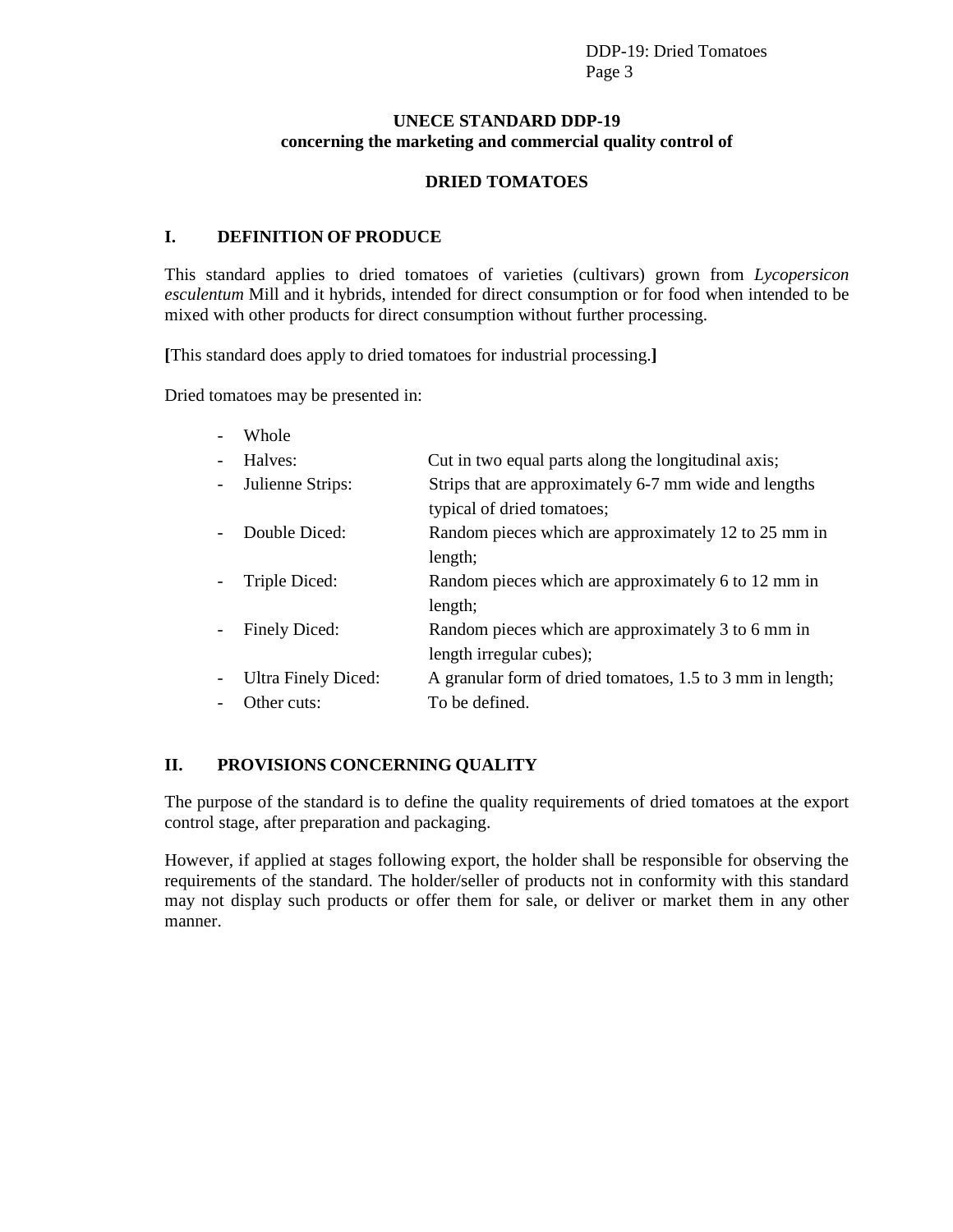## **A. Minimum requirements** <sup>1</sup>

In all classes, subject to the special provisions for each class and the tolerances allowed, the dried tomatoes must display the following characteristics:

- − intact (only for wholes and halves); however, edges that are slightly torn, slight superficial damage and slight scratches are not considered as a defect
- − sound; produce affected by rotting or deterioration such as to make it unfit for consumption is excluded
- − clean; practically free of any visible foreign matter
- − sufficiently developed
- − free from living pests, whatever their stage of development
- − free from damage caused by pests, including the presence of dead insects and/or mites, their debris or excreta
- − free from blemishes, areas of discolouration or spread stains in pronounced contrast with the rest of the produce affecting in aggregate not more than 5 per cent of the surface of the produce
- − free from mould filament visible to the naked eye
- − free of fermentation
- − free of abnormal external moisture
- − free of foreign smell and/or taste, except for a taste of sodium chloride and a slight smell of preservatives/additives $^2$ .

The condition of the dried tomatoes must be such as to enable them:

- − to withstand transportation and handling
- to arrive in satisfactory condition at the place of destination.

<sup>|&</sup>lt;br>|<br>| Definitions of terms and defects are listed in annex III of the Standard Layout – Recommended terms and definition of defects for standards of dry (Inshell Nuts and Nut Kernels) and dried produce <http://www.unece.org/trade/agr/standard/dry/StandardLayout/StandardLayoutDDP\_e.pdf>.

<sup>&</sup>lt;sup>2</sup> A slight smell of sulphur dioxide (SO<sub>2</sub>) is not considered as "abnormal". Preservatives may be used in accordance with the legislation of the importing country. Dried tomatoes may be sulphured in order to retain their original colour.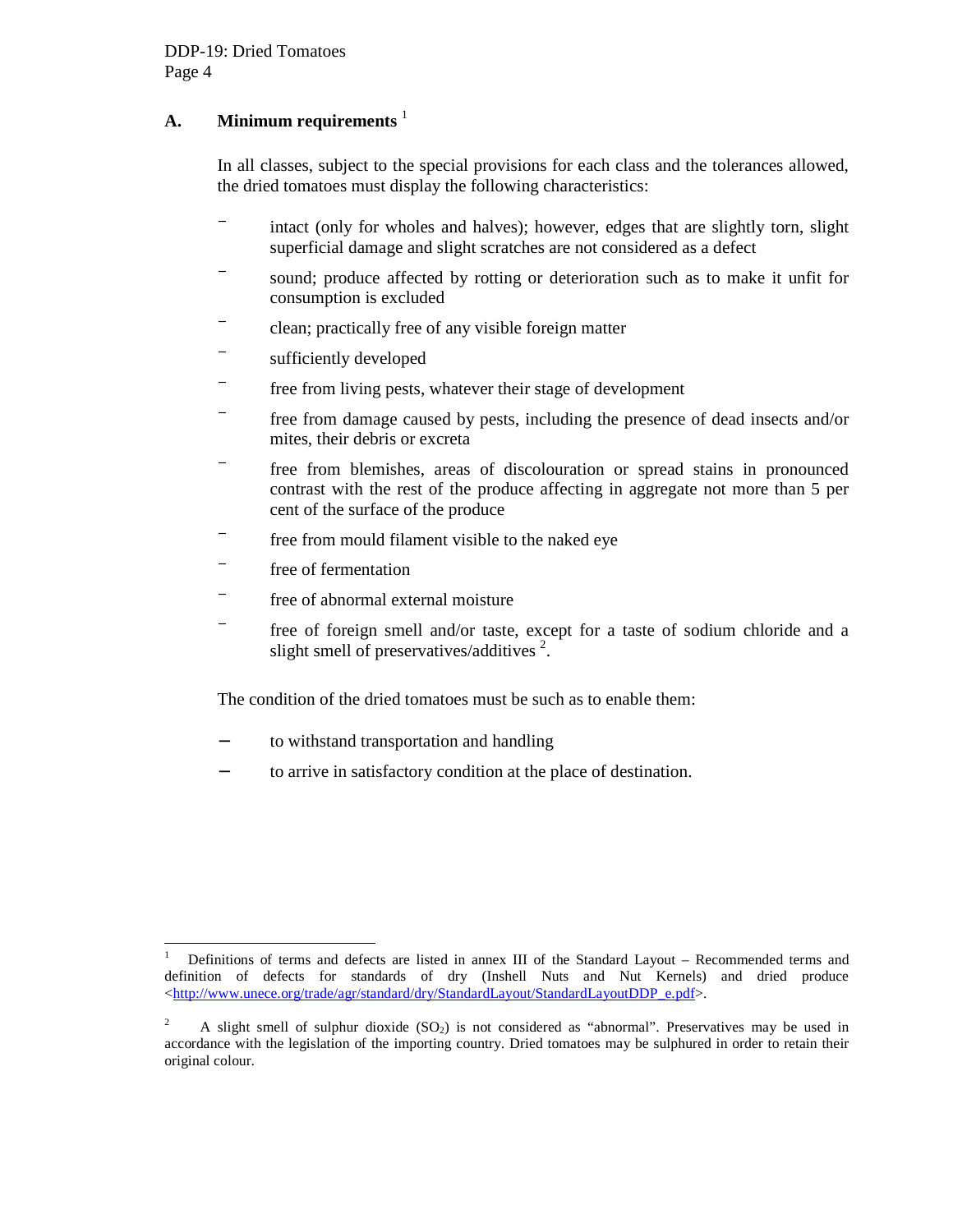## **B. Moisture content** <sup>3</sup>

The dried tomatoes shall have different moisture contents based on the following designations. The texture of the dried tomatoes shall vary according with the moisture content as indicated:

| <b>Moisture of Dried Tomatoes</b> |                              |                              |                  |  |  |  |  |  |
|-----------------------------------|------------------------------|------------------------------|------------------|--|--|--|--|--|
| <b>Moisture</b><br>designation    | <b>Minimum</b><br>percentage | <b>Maximum</b><br>percentage | <b>Texture</b>   |  |  |  |  |  |
| High moisture                     | 25                           | 50                           | Soft and pliable |  |  |  |  |  |
| Regular moisture                  | 18                           | 25                           | Firm but pliable |  |  |  |  |  |
| Reduced moisture                  | 12                           | 18                           | Very firm        |  |  |  |  |  |
| Low moisture                      |                              | 12                           | Hard and brittle |  |  |  |  |  |

Dried tomatoes treated with preservatives or preserved by other means (e.g. pasteurization) may have moisture content between 25 and 50 per cent.

#### **C. Classification**

 $\overline{a}$ 

In accordance with the defects allowed in section "IV. Provisions concerning tolerances", dried tomatoes are classified into the following classes:

"Extra" Class, Class I, Class II.

The defects allowed must not affect the general appearance of the produce as regards quality, keeping quality and presentation in the package.

## **III. PROVISIONS CONCERNING SIZING**

Sizing of dried tomatoes is optional in all classes. If sized, method of sizing should be indicated.

#### **IV. PROVISIONS CONCERNING TOLERANCES**

Tolerances in respect of quality and size are allowed in each lot for produce not satisfying the minimum requirements of the class indicated.

<sup>3</sup> The moisture content is determined by one of the methods given in annex I of the Standard Layout – Determination of the moisture content for dried produce

<sup>&</sup>lt;http://www.unece.org/trade/agr/standard/dry/StandardLayout/StandardLayoutDDP\_e.pdf>. The laboratory reference method shall be used in cases of dispute.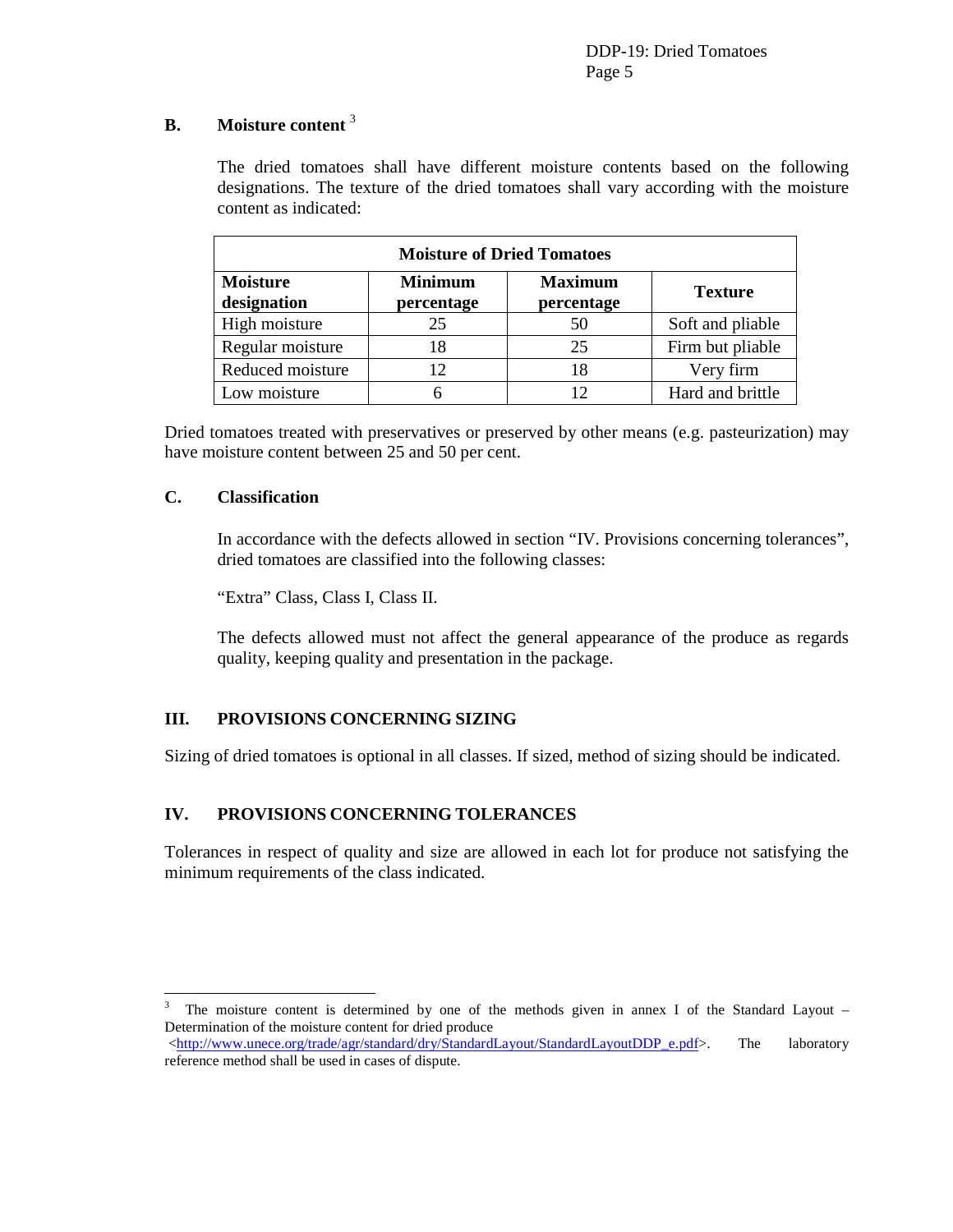#### **A. Quality tolerances**

|                                                                                                                 | <b>Tolerances allowed</b>                      |                |                 |
|-----------------------------------------------------------------------------------------------------------------|------------------------------------------------|----------------|-----------------|
| <b>Defects allowed</b>                                                                                          | percentage of defective dry tomatoes by weight |                |                 |
|                                                                                                                 | Extra                                          | <b>Class I</b> | <b>Class II</b> |
| (a) Tolerances for dried tomatoes not<br>satisfying the minimum requirements,                                   | 5                                              | 10             | 15              |
| Of which no more than:                                                                                          |                                                |                |                 |
| Fermentation, decay, mould or damage<br>by pests,<br>Of which not more than                                     | $\mathbf{1}$                                   | $\overline{2}$ | 3               |
| - mould                                                                                                         | 0.5                                            | 1              | 1               |
| - fermentation                                                                                                  | 0.5                                            | 1              |                 |
| - Mechanical injury, tears, calluses and<br>scars, for wholes and halves                                        | $\overline{2}$                                 | 3              | 5               |
| Blemishes and discolouration,<br>for<br>wholes and halves                                                       | $\overline{4}$                                 | 6              | $\mathbf Q$     |
| Dirty fruit                                                                                                     | $\theta$                                       | 0.5            |                 |
| Soft (low moisture produce), scars,<br>blisters and other superficial defects<br>(excluding abscissa of tomato) | 1                                              | $\overline{2}$ | 3               |
| (b) Size tolerances                                                                                             |                                                |                |                 |
| - For produce not conforming to the size<br>indicated, if sized                                                 | 10                                             | 10             | 10              |
| (c) Tolerance for other defects                                                                                 |                                                |                |                 |
| Foreign material and extra vegetable<br>matter (leaves, wood, sticks and stem)                                  | 0.5                                            | 1              | 1.5             |
| Living pests                                                                                                    | $\theta$                                       | $\Omega$       | $\Omega$        |

## **V. PROVISIONS CONCERNING PRESENTATION**

# **A. Uniformity**

The contents of each package must be uniform and contain only dried tomatoes of the same origin, quality and size (if sized).

- In "Extra" Class, dried tomatoes must be similar in shape and appearance, with a distinct uniform colour.
- In Class I, dried tomatoes must be reasonable uniform in colour.

The visible part of the contents of the package must be representative of its entire contents.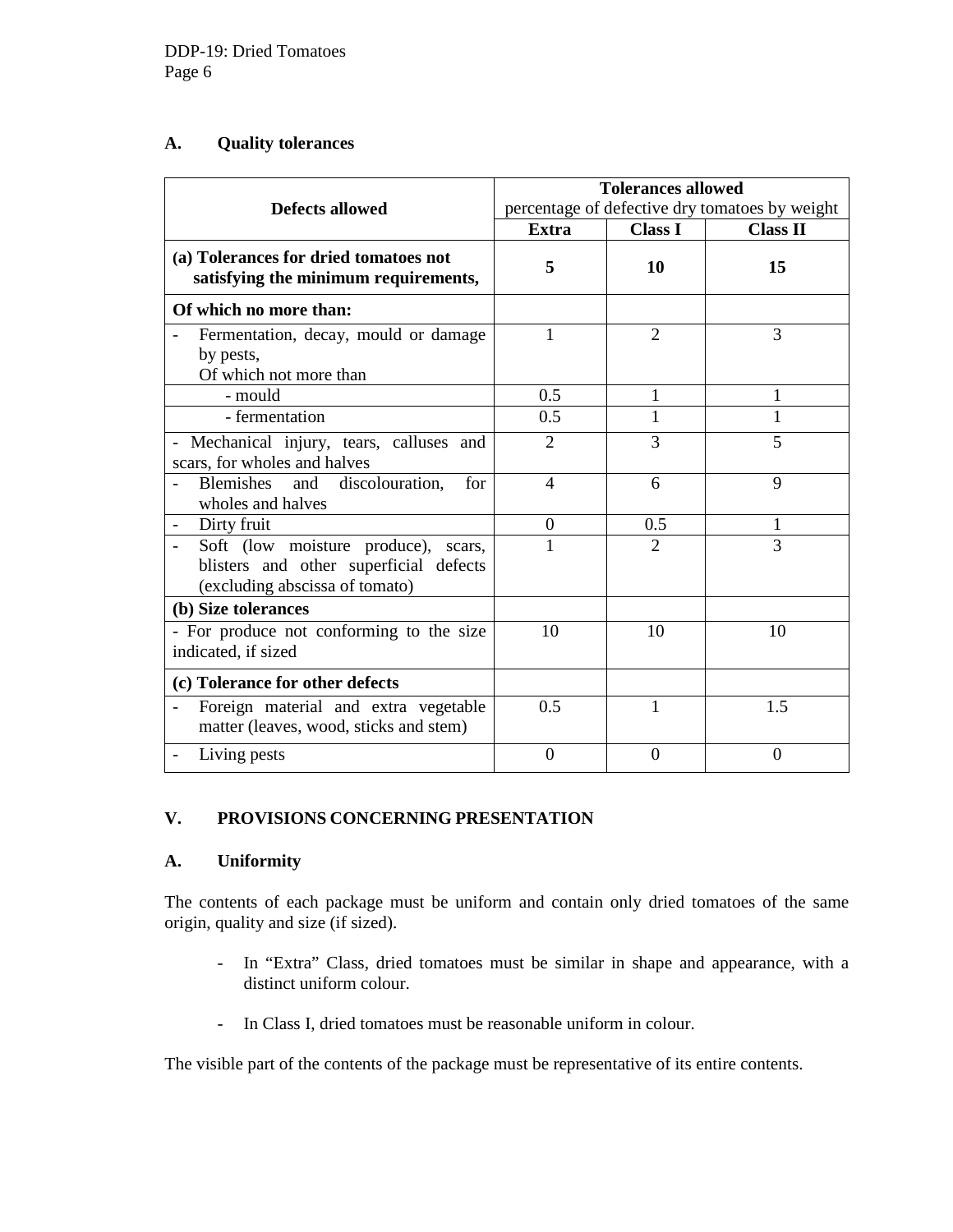DDP-19: Dried Tomatoes Page 7

#### **B. Packaging**

Dried tomatoes must be packed in such a way as to protect the produce properly.

The materials used inside the package must be clean and of a quality such as to avoid causing any external or internal damage to the produce. The use of materials, particularly of paper or stamps bearing trade specifications, is allowed, provided the printing or labelling has been done with non-toxic ink or glue.

Packages must be free of all foreign matter in accordance with the table of tolerances in section "IV. Provisions concerning tolerances".

#### **C. Presentation**

Dried tomatoes must be presented in solid or flexible containers. All sales packages within each package must be of the same weight.

#### **VI. PROVISIONS CONCERNING MARKING**

Each package<sup>4</sup> must bear the following particulars in letters grouped on the same side, legibly and indelibly marked and visible from the outside:

#### **A. Identification**

Packer and/or Dispatcher: Name and physical address (e.g. street/city/region/postal code and, if different from the country of origin, the country) or a code mark officially recognized by the national authority<sup>5</sup>.

#### **B. Nature of produce**

 $\overline{a}$ 

- "Dried tomatoes"
- Name of variety and or commercial type/style: "Dried tomatoes", "Sun-dried tomatoes", "Tunnel dried tomatoes" or other equivalent designation, together with the specification "Whole", "Halves", Julienne strips", "Double diced", "Triple diced", "Finely diced", "Ultra finely diced" or other cuts.

<sup>4</sup> Package units of produce prepacked for direct sale to the consumer shall not be subject to these marking provisions, but shall conform to national requirements. However, the markings referred to shall in any event be shown on the transport packaging containing such package units.

<sup>5</sup> The national legislation of a number of countries requires the explicit declaration of the name and address. However, in cases where a code mark is used, the reference "packer and/or dispatcher" (or equivalent abbreviations) must be indicated in close connection with the code mark, and the code mark should be preceded with the ISO 3166 alpha country code of the recognizing country, if not the country of origin.